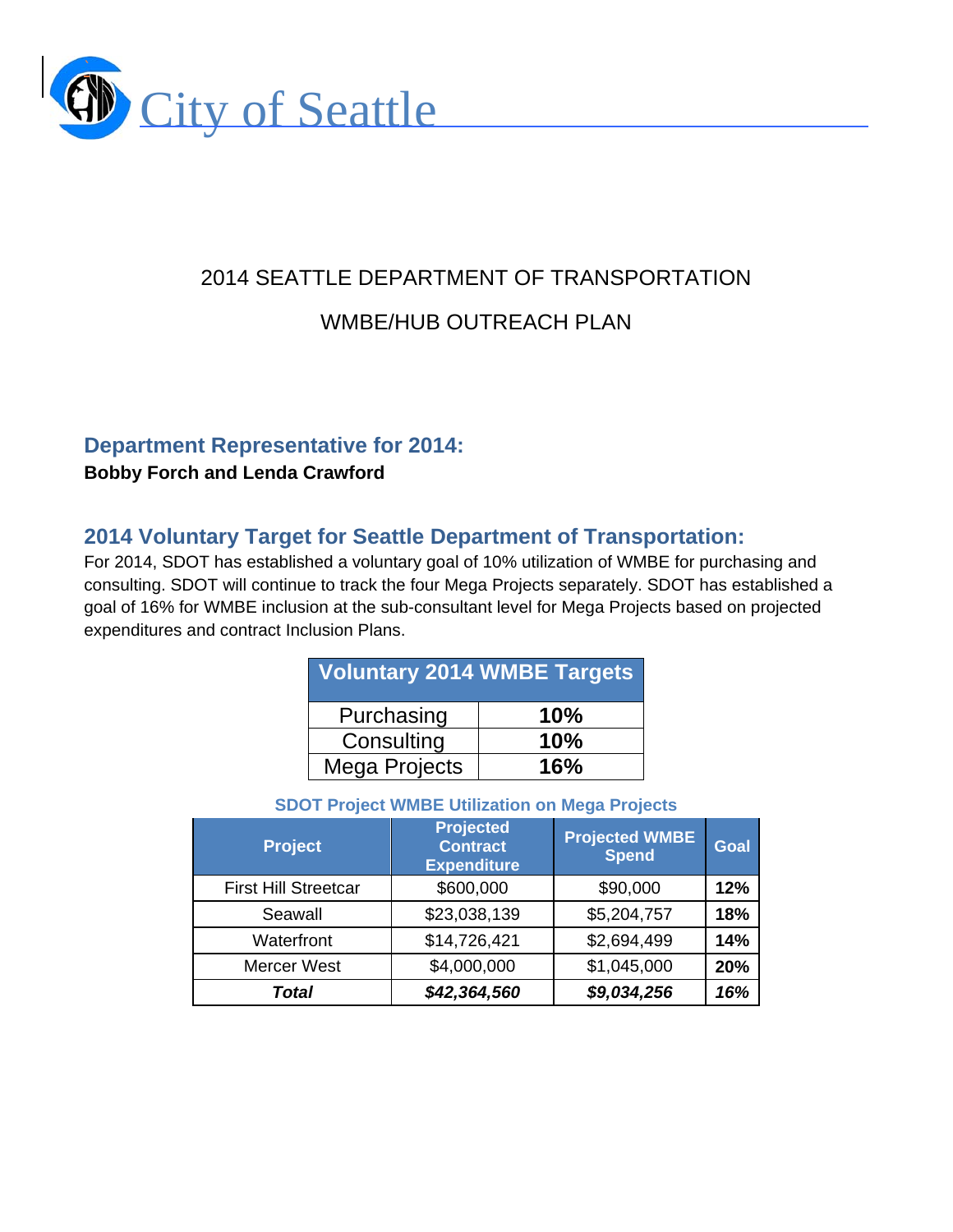# **Policy Statement**

In accordance with Ordinance 119603, Executive Order 2010-05, and Seattle Municipal Code 20.42, the city encourages all of its departments to be inclusive of underrepresented business communities, and strives to use all legal means to see that minority-owned and women-owned businesses do not face unfair barriers in their competition for city contracts and in their successful performance of those contracts. Any voluntary targets established in a Department Outreach Plan shall be reasonably achievable, however, no utilization requirements shall be a condition of contracting, except as may be allowed under RCW 49.60.400.

# **Introduction**

Ordinance 119603 requires each city department to develop an annual outreach plan to provide opportunities for minority-owned and women-owned businesses to gain city contracts and purchasing opportunities. The 2014 Outreach Plan summarizes the past performance and new strategies that will guide the Seattle Department of Transportation (SDOT) in its inclusion efforts for 2014. *Bobby Forch and Lenda Crawford will continue as the Department's representative for the city initiative.* 

#### **Department Overview**

SDOT is responsible for:

- Building, maintaining and operating Seattle's multi-billion dollar transportation infrastructure;
- Managing short-and long-term investments in streets, bridges, pavement and trees,
- Neighborhood-building projects such as bridge improvements and bike lanes;
- Delivering some of the region's largest capital projects including; The Seattle Street Car Network, Elliot Bay Seawall Project, Mercer Corridor Improvements and the Seattle Waterfront Project.

Additionally, thanks to Seattle voters, a multi-million dollar levy known as Bridging the Gap is helping reduce the transportation maintenance backlog for the first time in a generation. From large street repaving projects to street sign replacement and sidewalk development, this levy has presented many opportunities for both large and small contracts to help the city deliver on our promise to voters.

In 2013, SDOT's budget represented 34% of the City of Seattle's total expenditure. The department is a regional force in endeavors that support job creation, including Link Light Rail and the Seattle Street Car Network. SDOT keeps Seattle strong by renewing some of its aging structures such as the Elliott Bay Seawall. The department is employing new technology with tools such as the on-line traveler's information and planned construction maps. SDOT is taking care of daily business by filling potholes and issuing street use permits.

The Department is organized into eight divisions each reporting to the Executive Management team:

- **Executive Management** is responsible for the Director's Office, and Communications.
- **Capital Projects and Roadway Structures** is responsible for the Transportation Capital Improvement Program and operation and maintenance of the city's bridges and other structures.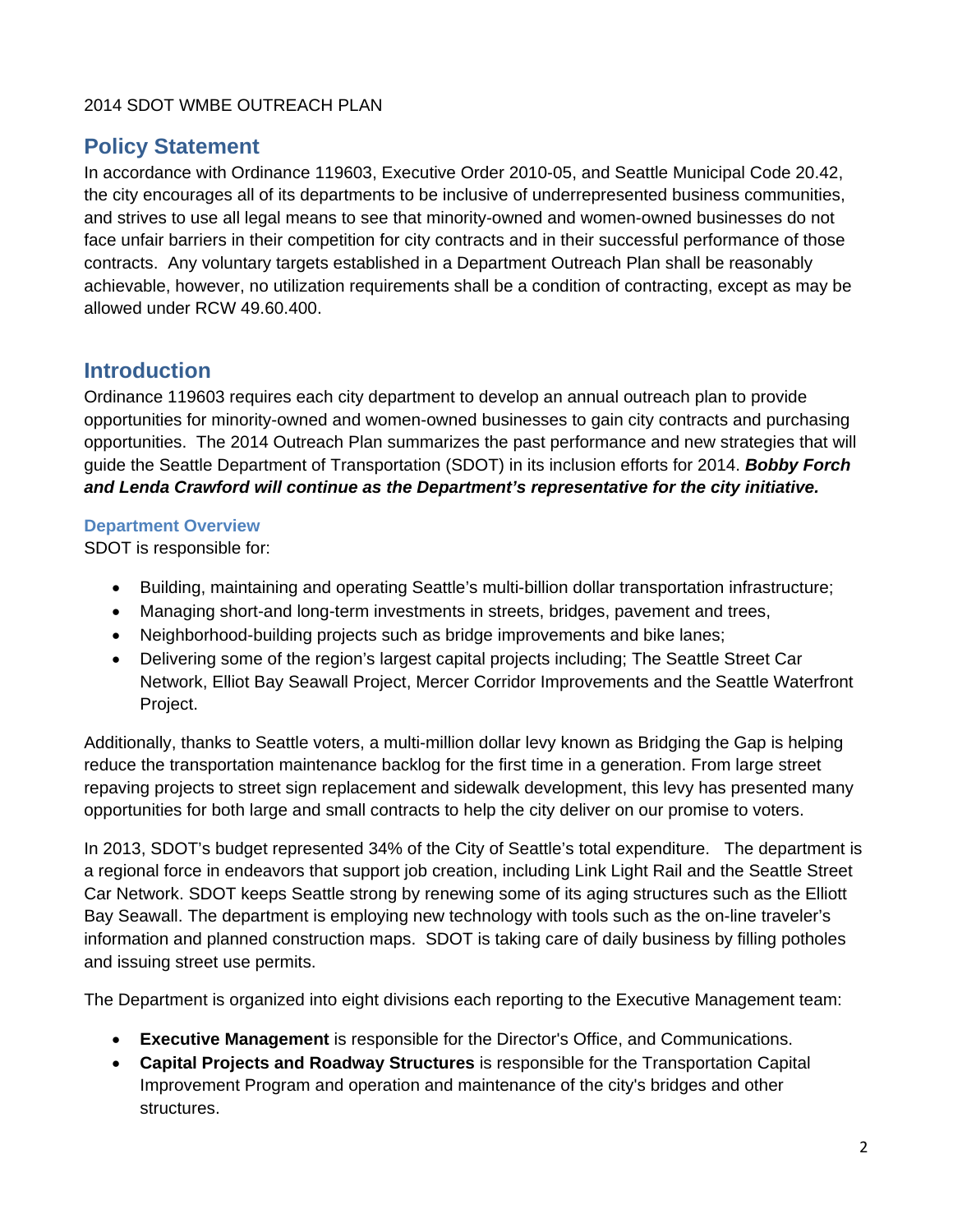- **Street Use & Urban Forestry** provides permitting for all work to be done in street right-of-way including planting, pruning and removal of trees.
- **Policy and Planning** is responsible for large projects program development.
- **Major Projects** is responsible for implementation of large projects and program development.
- **Resource Management** is responsible for financial oversight, department information systems and administrative support.
- **Street Maintenance** is responsible for street resurfacing, cleaning and general maintenance.
- **Traffic Management** is responsible for operation of the city's street system, and neighborhood and operational programs.
- **Human Resources** is responsible for providing customer service and expertise in the areas of hiring and selection, benefits, training and administrative support services.

# **SDOT's 2013 WMBE Utilization Performance**

SDOT's utilization of WMBE firms has increased in total dollars over the last year by \$1.9 million. SDOT spent a total of \$5,009,425 in purchasing, consultant, and non-compliant dollars with WMBE firms in 2013. This is a 63% increase in overall WMBE spends since 2012.1

The following table summarizes SDOT's 2013 WMBE performance by contract type. Please note that this total includes Mega Projects expenditures.

| <b>2013 Performance Summary</b> |                 |                |        |  |  |
|---------------------------------|-----------------|----------------|--------|--|--|
| <b>Procurement Type</b>         | Total           | WMBE           | % WMBE |  |  |
| <b>Blanket Contract</b>         | \$21,798,086.98 | \$1,663,935.41 | 7.63%  |  |  |
| <b>Purchase Contract</b>        | \$2,875,878.81  | \$59,971.56    | 2.09%  |  |  |
| Direct Voucher                  | \$1,221,474.15  | \$184,747.21   | 15.12% |  |  |
| <b>Purchasing Total</b>         | \$25,895,439.94 | \$1,908,654.18 | 7.37%  |  |  |
| <b>Consultant Contract</b>      | \$48,139,446.66 | \$2,582,042.56 | 5.36%  |  |  |
| <b>Consultant Roster</b>        | \$2,080,815.28  | \$482,430.89   | 23.18% |  |  |
| <b>Consultant Total</b>         | \$50,220,261.94 | \$3,064,473.45 | 6.10%  |  |  |
| <b>Non-Compliant Total</b>      | \$145,932.12    | \$35,296.93    | 24.19% |  |  |
|                                 |                 |                |        |  |  |
| <b>Grand Total</b>              | \$76,261,634    | \$5,008,424.56 | 6.57%  |  |  |

 $1$  WMBE utilization percentage decreased slightly from 2012 due to the increased Major Project prime contract expenditures, which have no WMBE opportunities. SDOT tracked sub-consultant expenditures with WMBE firms for those projects, detailed on page 4.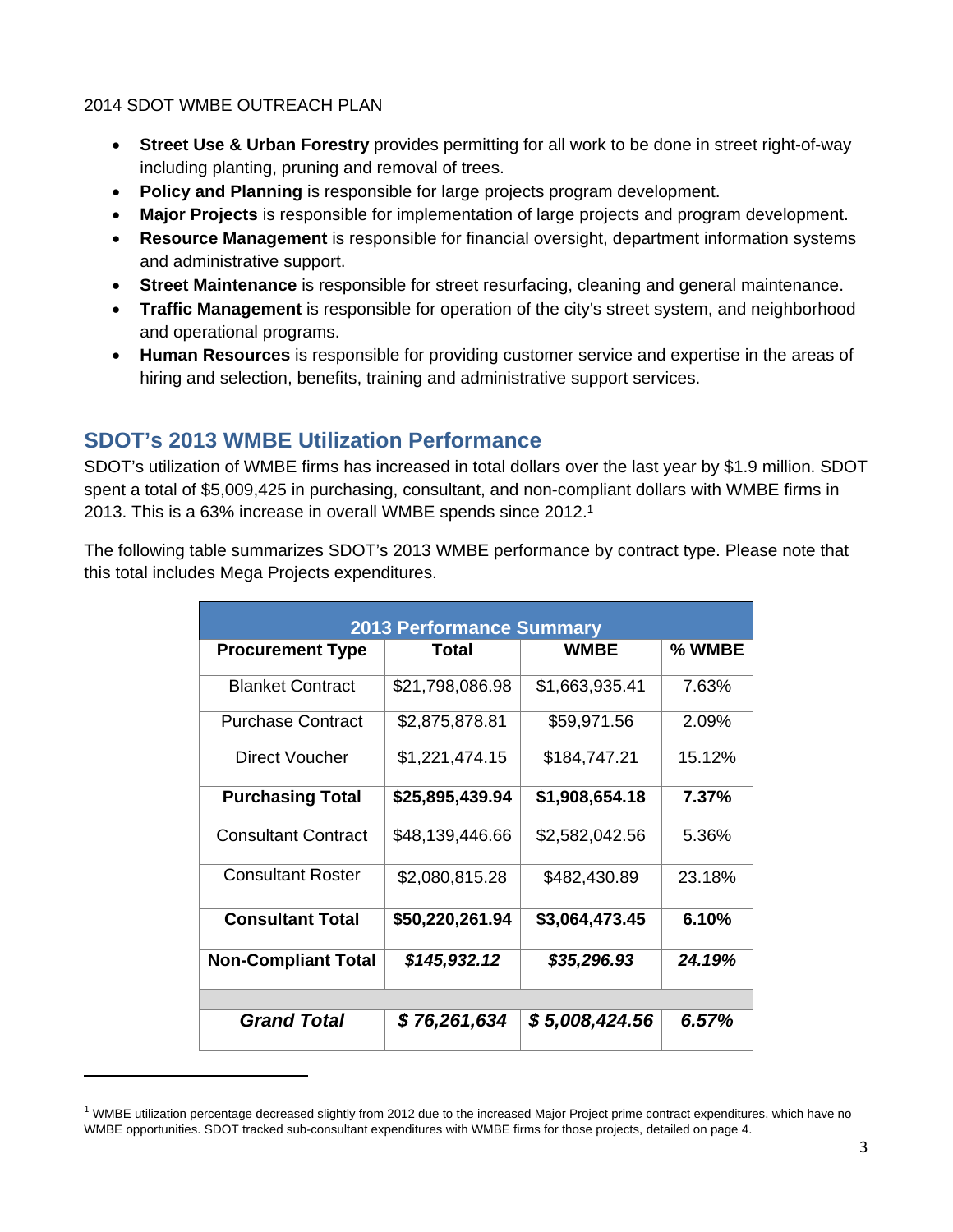Figure 1, below, illustrates the trends in SDOT contracting and purchasing expenditures over the last 8 years. This demonstrates the total WMBE spends less Major Projects, which SDOT tracks separately.





*Note: Beginning in 2012, SDOT began tracking Mega Project expenditures separately. The figure above reflects SDOT's expenditures less Mega Projects.* 

In 2011 SDOT's WMBE utilization declined substantially due to large amounts of spending for consultants on Major Projects**.** *These projects are multi-year/multimillion dollar contracts with one major prime contractor and numerous sub-contractors which include WMBE subs. Four projects make up nearly 60% of SDOT's consultant contracting spend.* In 2012 SDOT isolated these four "Mega Projects" from the department's overall spending and tracked WMBE utilization on these projects separately to determine spends on WMBE subs. These projects are: First Hill Streetcar, Elliot Bay Seawall, Central Waterfront and Mercer West.

|  |  |  |  |  |  | SDOT continued to track Mega Projects separately in 2013, and the progress is outlined below. |
|--|--|--|--|--|--|-----------------------------------------------------------------------------------------------|
|--|--|--|--|--|--|-----------------------------------------------------------------------------------------------|

| 2013 Mega Project Goals     |                                       |                   |             |               |  |
|-----------------------------|---------------------------------------|-------------------|-------------|---------------|--|
| <b>Project</b>              | <b>Contract</b><br><b>Expenditure</b> | <b>WMBE Spend</b> | <b>Goal</b> | <b>Actual</b> |  |
| <b>First Hill Streetcar</b> | \$1,646,033.61                        | \$494,486.42      | 25%         | 30%           |  |
| Seawall                     | \$13,243,284.96                       | \$4,481,003.57    | 15%         | 33.8%         |  |
| Waterfront                  | \$11,501,687.90                       | \$2,122,611.56    | 12%         | 18.5%         |  |
| <b>Mercer West</b>          | \$3,859,718.26                        | \$1,172,851.08    | 18%         | 30.4%         |  |
| Total                       | \$30,250,724.73                       | \$8,270,957.63    | 14%         | 27.3%         |  |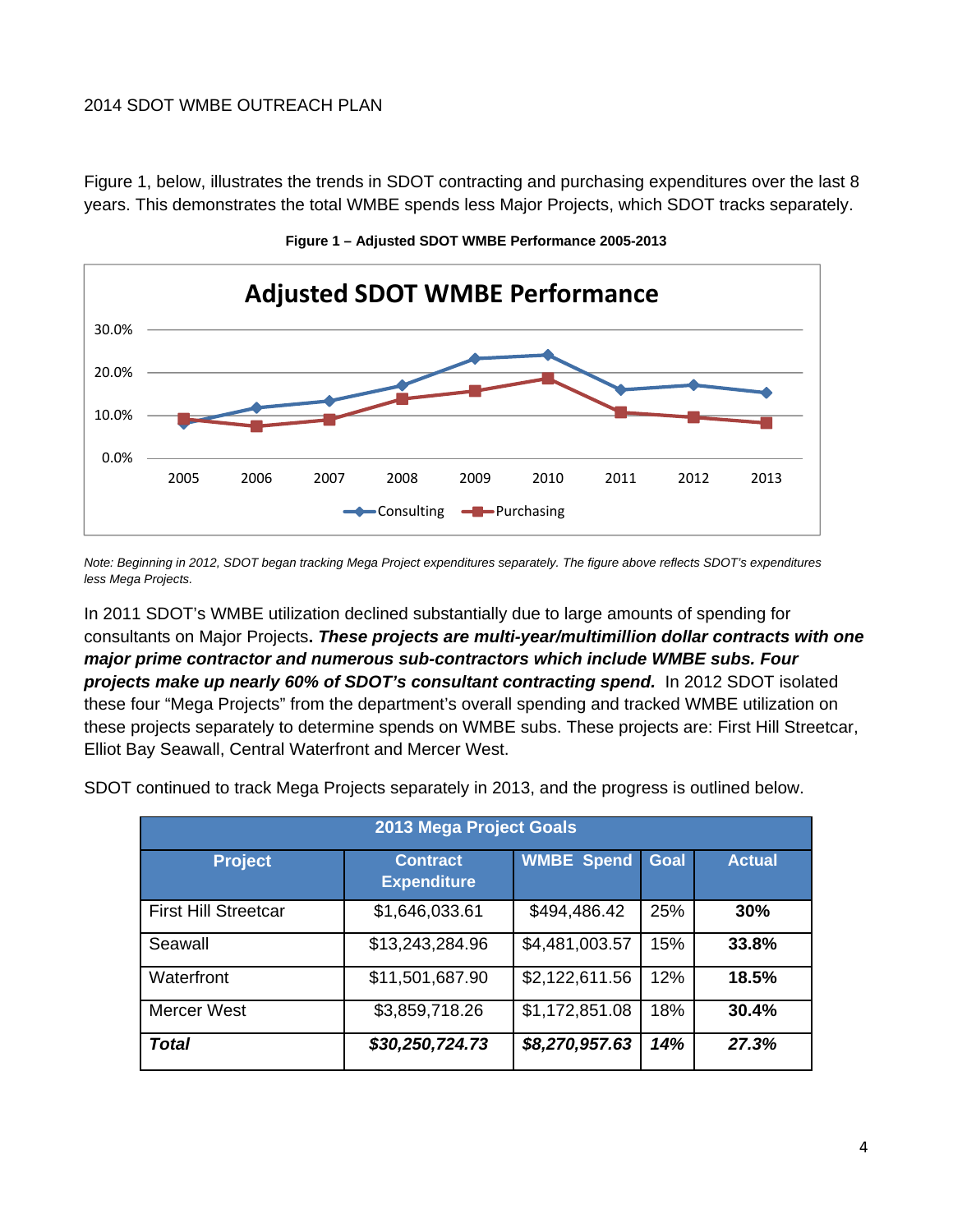**SDOT exceeded WMBE inclusion goals on all four Mega Projects**. As per our 2013 goal setting methodology, SDOT has tracked payments to six (6) Prime Consultants on Four Mega Projects separately from overall consultant spends. These expenditures have no WMBE opportunities. SDOT focuses on sub-consultant spending, where the majority of our WMBE opportunities exist.

The following table shows SDOT's actual spending when Mega Projects are tracked separately from overall consultant spends.

| <b>2013 Voluntary WMBE</b><br><b>Targets</b> |     | 2013 Actual   |       |
|----------------------------------------------|-----|---------------|-------|
| Purchasing                                   | 10% | Purchasing    | 8.3%  |
| Consulting                                   | 10% | Consulting    | 15.3% |
| Mega Projects                                | 14% | Mega Projects | 27.3% |

**SDOT spent over \$50 million on consultant contracts in 2013, of which \$11 million went to WMBE prime and Mega Project sub-consultants. This represents 22.6% of our total consulting expenditures in 2013.** 

#### **Purchasing**

SDOT is committed to equality in purchasing and has directed all staff to expend the department's purchasing dollars in a way that is fiscally responsible as well as equitable. SDOT's First Hill Streetcar purchased a street car in 2013, which amounted to \$5.2 million**.** Unfortunately, there were no WMBE vendors with the capacity to provide this equipment. These purchases represent 11% of total purchases in 2013. Controlling for the streetcar purchase, SDOT's purchasing expenses from WMBE firms make up 8.3% of total purchases.

#### **Mega Projects**

In 2012, SDOT began tracking WMBE participation for the four Mega Projects separately. Through this process, prime contractors submit reports outlining how much of their funds went to WMBE sub consultants. In 2013, SDOT continued to track sub consultant spends on a quarterly basis. The table below outlines the project expenditures for Mega Projects in 2013.

- Actual WMBE utilization in 2012 was 6% higher than the goal set at the beginning of 2012
- Exceeded projected total payments to WMBE firms by \$1.64 million
- All four projects exceeded 2013 WMBE goals
- The Seawall Project more than doubled the expected payments to WMBE firms
- Despite changes in the projected contract expenditures, WMBE utilization remained high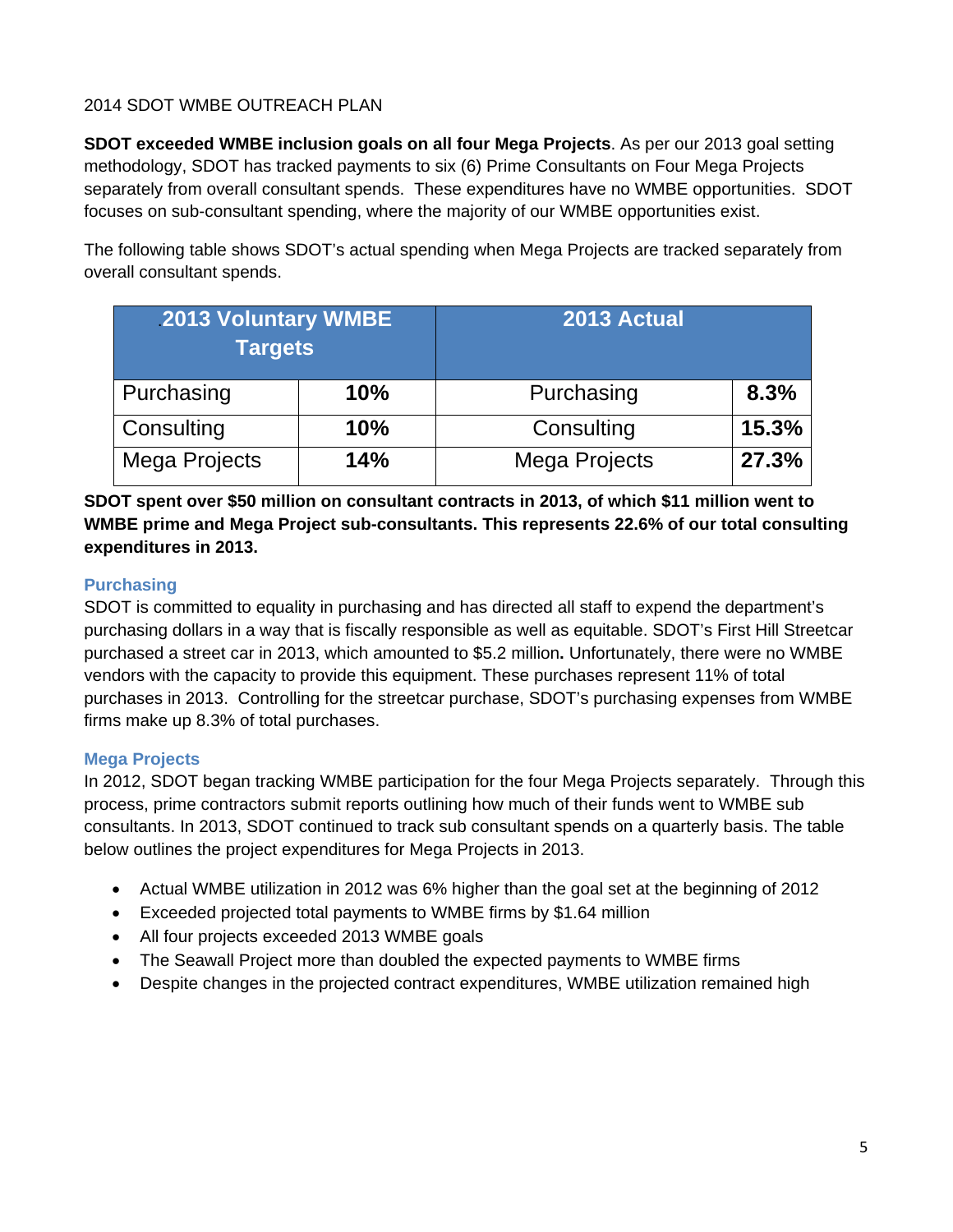# **2014 Voluntary Target for Seattle Department of Transportation**

For 2014, SDOT has established a voluntary goal of 10% utilization of WMBE for purchasing and consulting. As per our 2013 goal setting methodology SDOT has excluded payments to six (6) Prime Consultants on Four Mega Projects: Mercer West, First Hill Streetcar, Elliott Bay Seawall and the Waterfront Project. These expenditures have no WMBE opportunities. SDOT continues to focus on sub consultant spending, where the majority of our WMBE opportunities exist. SDOT has established a goal of 16% for WMBE inclusion at the sub-consultant level for Mega Projects based on projected expenditures and contract Inclusion Plans.

| <b>Voluntary WMBE Targets</b> |     |  |  |  |
|-------------------------------|-----|--|--|--|
| Purchasing                    | 10% |  |  |  |
| Consulting                    | 10% |  |  |  |
| Mega Projects                 | 16% |  |  |  |

# **Strategies and Outreach Efforts to Achieve Goals**

SDOT's 2014 Outreach Plan is based on the results of 2013 outreach efforts and anticipated 2014 department spending. The following presents strategies in purchasing, consultants, Major Projects, training, construction, and community outreach to move SDOT forward in 2014.

### **Purchasing**

SDOT purchases a variety of goods and services through three methods: blanket contracts, purchase contracts and direct vouchers. This section summarizes recommendations for increasing inclusion in 2014.

#### **Strategies and Efforts in Outreach in Purchasing**

SDOT will continue to encourage staff to consider and use WMBE vendors for office products and workspace project purchase, printing and reprographics, copying and printing, and safety supplies. SDOT staff will continue attempts to increase purchasing inclusion with direct internal efforts. Spends analysis on the types of products purchased within SDOT divisions will provide more detailed WMBE utilization information and allow divisions to set their own purchasing goals to increase efforts. Additional training and resources for SDOT staff will assist them in expanding WMBE inclusion.

The city has hundreds of WMBE blanket contract holders for the department to choose from when making these purchases. SDOT works collaboratively with FAS's purchasing staff to identify potential Blanket Contract needs that will benefit the transportation lines of business and identify WMBE vendors that may be potential bidders for these contracts. SDOT will continue to work on creating relationships with WMBE vendors and continue to use existing WMBE Blanket Contracts whenever possible. SDOT will work with The Washington State Procurement Technical Assistance Center (PTAC) to identify WMBE firms to bid on this contract and other SDOT contracts.

**SDOT faces few WMBE opportunities for the large purchases made within our infrastructure projects, including streetcars for the First Hill Streetcar Project. In 2014 SDOT anticipates allocating \$16 million for streetcar purchases, which we estimate to be approximately 40% of**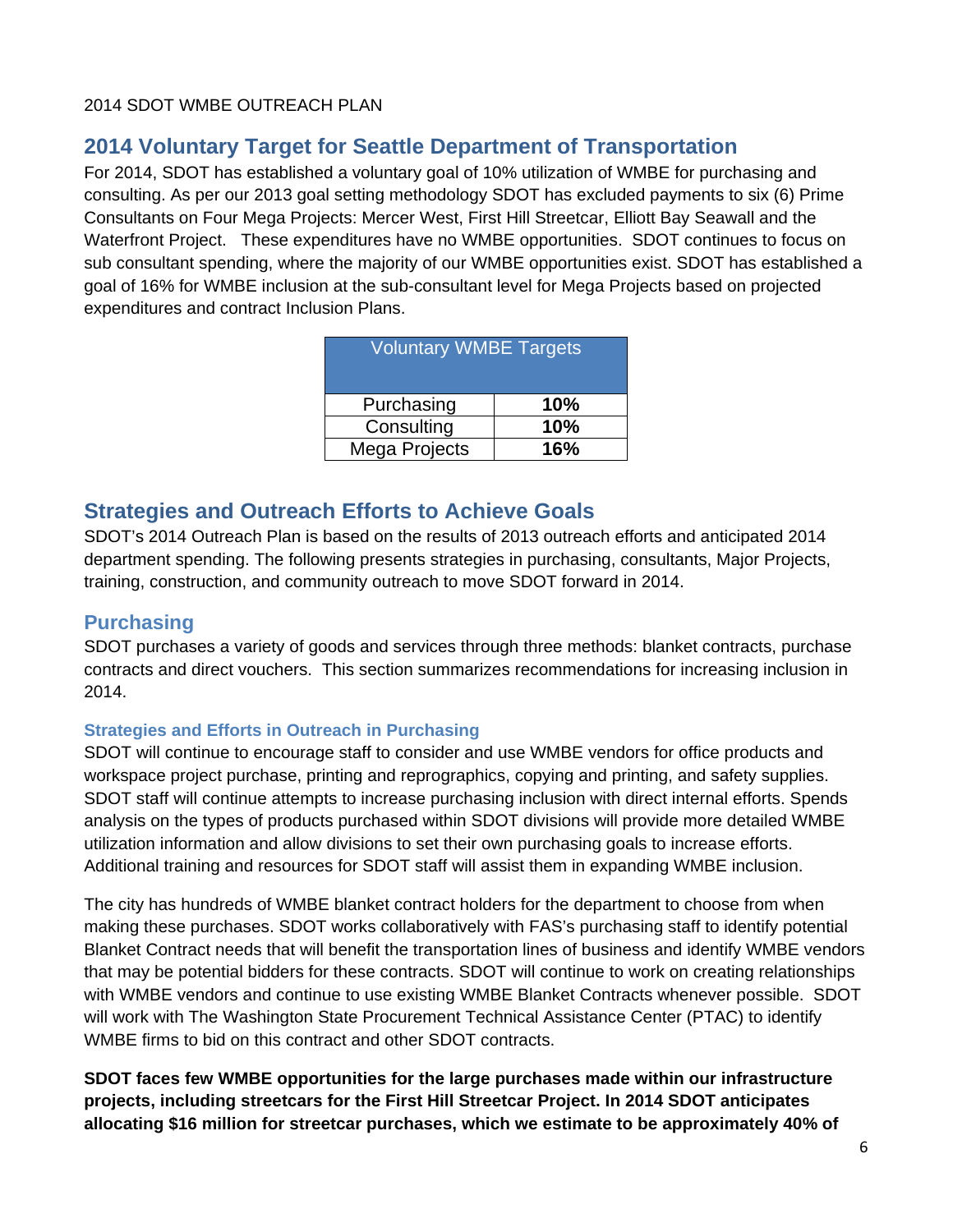#### SDOT's overall purchasing spend for 2014<sup>2</sup>. Additionally, SDOT will purchase parking pay **stations in 2014, and we anticipate over \$1 million expenditures with no WMBE opportunity.**

### **WMBE InWeb Page Launch**

SDOT will launch a series of InWeb pages that provide WMBE information targeted to SDOT staff. This will build internal capacity for increased WMBE utilization by providing resources to aid staff in accessing WMBE firm information for purchasing and consultant contracts.

## **Consultant Services**

SDOT utilizes consultants to assist in completing its numerous projects and programs. Consultant services are procured through Full Solicitation and the Consultant Roster. This section summarizes recommendations for 2014.

### **Consultant Contracts Strategies and Efforts in Outreach**

Between 2011 and 2012 WMBE consultant utilization decreased due to the substantial size of prime contracts with no WMBE opportunity facing our Major Projects. While the prime contractors for these projects are not WMBE firms, each prime utilizes a high percentage of WMBE subs. **As a result, SDOT isolated these projects from the overall department spend and tracked them individually. SDOT created a robust tool for tracking sub-consultant utilization from our prime consultants to capture this additional WMBE utilization.** Additionally, a new tool for tracking sub consultants was developed by FAS and launched in 2013 that helped track sub consultant payments. SDOT will continue to track sub-consultant payments in 2014, and set specific Major Project goals to demonstrate progress in utilization.

SDOT staff coordinate with prime consultants to acquire sub-consultant spend information. Additionally, SDOT staff meets periodically with prime consultants to discuss WMBE inclusion strategies, discuss goals, and future plans for inclusion.

SDOT estimates that it will spend \$42 million on Mega Projects in 2014, with \$9 million estimated to go to WMBE firms. The chart below illustrates the expected expenditures for each of the four major projects. **We will commit to 16% WMBE inclusion on Major Projects in 2014, which represents a 14% increase over the previous year.**

| <b>Project</b>              | <b>Projected</b><br><b>Contract</b><br><b>Expenditure</b> | <b>Projected WMBE</b><br><b>Spend</b> | <b>Goal</b> |
|-----------------------------|-----------------------------------------------------------|---------------------------------------|-------------|
| <b>First Hill Streetcar</b> | \$600,000                                                 | \$90,000                              | 12%         |
| Seawall                     | \$23,038,139                                              | \$5,204,757                           | 20%         |
| Waterfront                  | \$14,726,421                                              | \$2,694,499                           | 14%         |
| <b>Mercer West</b>          | \$4,000,000                                               | \$1,045,000                           | 20%         |
| <b>Total</b>                | \$42,364,560                                              | \$9,034,256                           | 16%         |

#### **SDOT Project WMBE Utilization on Mega Projects**

<sup>2</sup> Based on 2013 SDOT purchasing data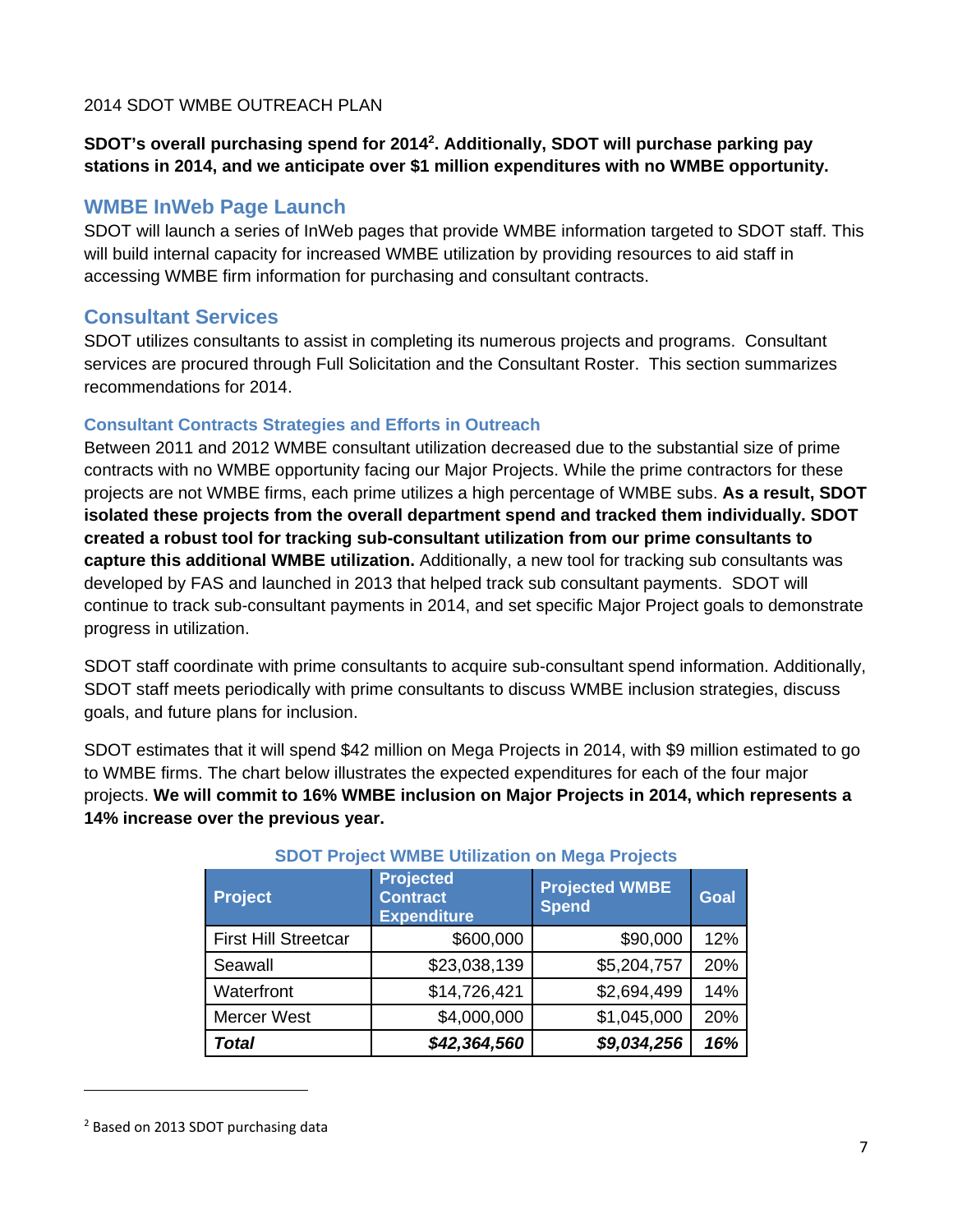SDOT will pursue an expansion of sub-consultant tracking practices for other large contracts in addition to Major Projects in 2014. Many Capital Projects have large contracts with Inclusion Plans, and SDOT will examine strategies for tracking sub-consultant utilization for such projects in 2014.

# **Training**

In 2014 SDOT will continue to provide procurement training for staff. Training includes PowerPoint presentations by a City staff member. **As a focus of our 2014 training SDOT will highlight contract equity compliance, as a joint effort with FAS.** In addition, SDOT staff responsible for purchasing goods and services will be asked to utilize resources such as the (VCR) database system to locate WMBE businesses that may provide desired goods/services. SDOT will also continue to work with FAS to identify vendors in the areas where there are no WMBE firms. To date SDOT has trained approximately 150 staff members.

# **Construction Contracts**

SDOT hires contractors to perform construction services for transportation capital improvement and maintenance to assist in completing it numerous projects.

#### **Construction Strategies and Efforts in Outreach**

With the city's new Inclusion Plan SDOT anticipates an increase in WMBE inclusion on SDOT projects. SDOT will continue to work with FAS to ensure contractors meet this new requirement. A SDOT representative will continue to meet with local associations including:

- The Community Coalition for Contracts and Jobs (CCCJ);
- Nation Association of Minority Contractors (NAMC).

SDOT will also work FAS in support of the Washington State Department of Transportation's Disparity Study. The study will support WSDOT's ability to set goals for Disadvantage Business Enterprises (DBE) on City projects.

SDOT will continue to work with FAS and other city departments to bring the top primes contractors who have been successful in winning major contracts with the City and WMBE subs together to create relationships between the primes and the WMBEs. It is important that Department Heads and Directors dealing with construction communicate to primes the importance of inclusion.

#### **Job Order Contracting (JOC)**

SDOT has pursued JOC through the Citywide Inter-Departmental Team to help create more opportunities for WMBE firms to competitively bid and/or pursue subcontracts on City construction contracts. The program requires 90% of the work be subcontracted. SDOT saw success in the Safe Routes to Schools program, where over 50% of work went to WMBE firms. SDOT will continue to use such contracting methods where possible to provide WMBE contractors opportunity to construct small projects.

#### **City's New Construction Inclusion Plan**

SDOT will continue to work with FAS to improve policies related to the new "Inclusion Plan" on each construction project**.** The "Inclusion Plan" will create greater WMBE benefits on construction projects.